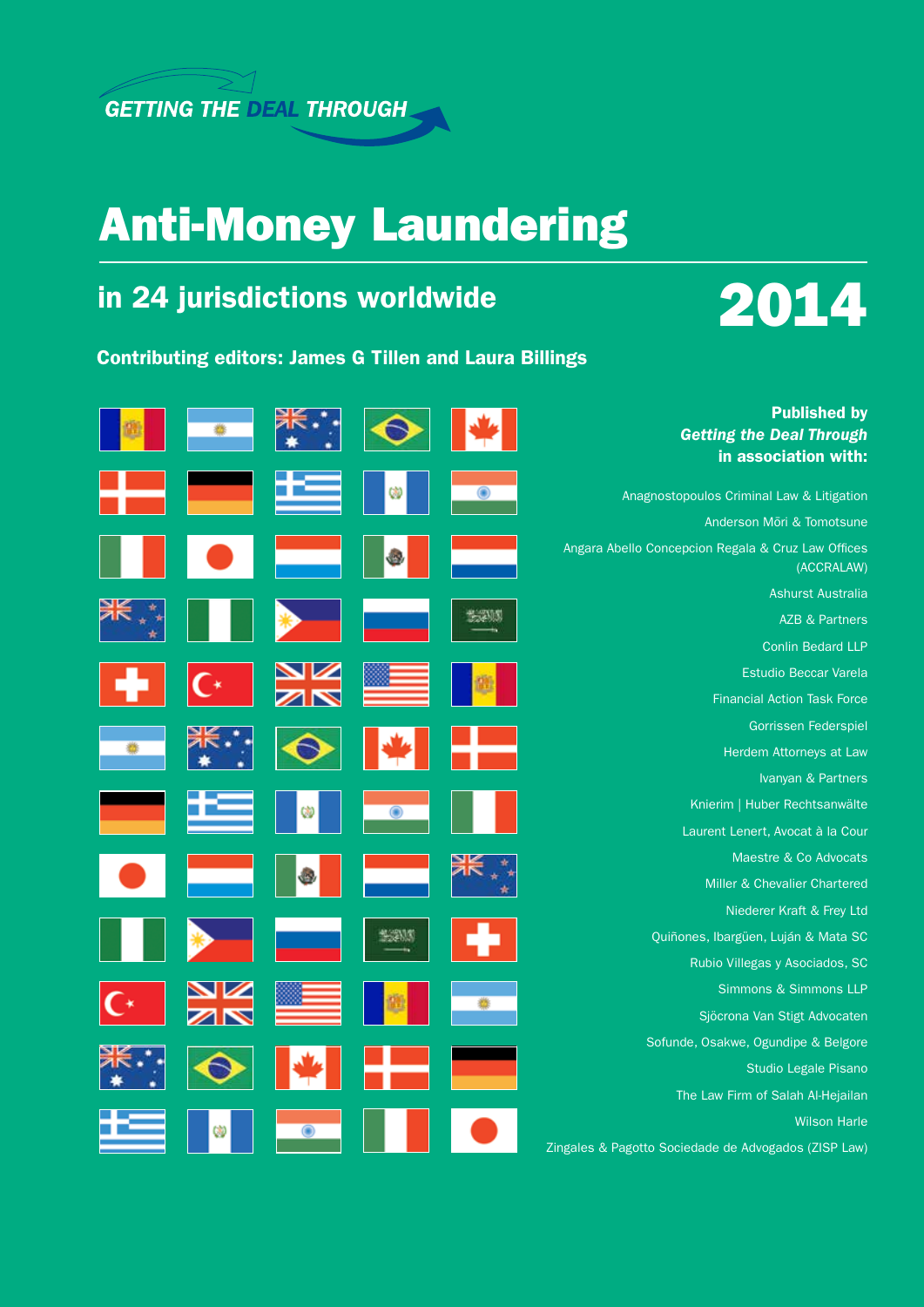#### Contributing editors: James G Tillen and Laura Billings Miller & Chevalier Chartered *Getting the Deal Through* is delighted to publish the third edition of *Anti-Money Laundering*, a volume in our series of annual reports, which provide international analysis in key areas of law and policy for corporate counsel, cross-border legal practitioners and clients. Following the format adopted throughout the series, the same key questions are answered by leading practitioners in each of the 24 jurisdictions featured. New jurisdictions this year include Argentina, Germany, Guatemala, Luxembourg and Turkey. This edition includes a global overview authored by James G Tillen, Laura Billings and Jonathan Kossak of Miller & Chevalier Chartered as well as an introduction written by the secretariat of the Financial Action Task Force. Every effort has been made to ensure **Andorra** Argentina

that matters of concern to readers are covered. However, specific legal advice should always be sought from experienced local advisers. *Getting the Deal Through* publications are updated annually in print. Please ensure you are referring to the latest print edition or to the online version at www. gettingthedealthrough.com.

Anti-Money Laundering 2014

*Getting the Deal Through* gratefully acknowledges the efforts of all the contributors to this volume, who were chosen for their recognised expertise. We would also like to extend special thanks to contributing editors James G Tillen and Laura Billings of Miller & Chevalier Chartered for their assistance with this volume.

#### Getting the Deal Through

London May 2014

#### Publisher

Gideon Roberton gideon.roberton@lbresearch.com

Subscriptions Rachel Nurse subscriptions@gettingthedealthrough.com

#### Business development managers George Ingledew george.ingledew@lbresearch.com

Alan Lee alan.lee@lbresearch.com

Dan White dan.white@lbresearch.com Global Overview – The cutting edge: keeping abreast of the global AML/CFT legal and regulatory landscape

James G Tillen, Laura Billings and Jonathan Kossak Miller & Chevalier Chartered

### FATF: the global standard-setter The Secretariat Financial Action Task Force Marc Maestre Maestre & Co Advocats Maximiliano D'Auro and Lucía Degano Estudio Beccar Varela Australia 1999 - 1999 - 1999 - 1999 - 1999 - 1999 - 1999 - 1999 - 1999 - 1999 - 1999 - 1999 - 1999 - 1999 - 19 Philip Trinca and James Morris Ashurst Australia Brazil 25 Leopoldo Pagotto and Marina Troncoso Esposito Zingales & Pagotto Sociedade de Advogado (ZISP Law) Canada 31 Benjamin P Bedard and Paul D Conlin Conlin Bedard LLP **Denmark** Anne Birgitte Gammeljord Gorrissen Federspiel Germany

Daniel Gutman and Christian Rathgeber Knierim | Huber Rechtsanwälte

| Greece                                    | 49  |
|-------------------------------------------|-----|
| Ilias G Anagnostopoulos and               |     |
| Jerina (Gerasimoula) Zapanti              |     |
| Anagnostopoulos Criminal Law & Litigation |     |
| Guatemala                                 | 55  |
| <b>Estuardo Mata Palmieri</b>             |     |
| Quiñones, Ibargüen, Luján & Mata SC       |     |
| India                                     | 61  |
| <b>Aditya Bhat and Richa Roy</b>          |     |
| AZB & Partners                            |     |
| Italy                                     | 71  |
| <b>Roberto Pisano and Chiara Cimino</b>   |     |
| Studio Legale Pisano                      |     |
| Japan                                     | 80  |
| <b>Yoshihiro Kai</b>                      |     |
| Anderson Möri & Tomotsune                 |     |
| Luxembourg                                | 85  |
| <b>Laurent Lenert</b>                     |     |
| Laurent Lenert, Avocat à la Cour          |     |
| Mexico                                    | 91  |
| Juan Carlos Partida Poblador,             |     |
| <b>Alejandro Montes Jacob and</b>         |     |
| Marcela Trujillo Zepeda                   |     |
| Rubio Villegas y Asociados, SC            |     |
| Netherlands                               | 96  |
| <b>Enide Z Perez and Max J N Vermeij</b>  |     |
| Sjöcrona Van Stigt Advocaten              |     |
| New Zealand                               | 103 |
| <b>Gary Hughes and Rachel Sussock</b>     |     |
| Wilson Harle                              |     |



Published by Law Business Research Ltd 87 Lancaster Road London, W11 1QQ, UK Tel: +44 20 7908 1188 Fax: +44 20 7229 6910 © Law Business Research Ltd 2014 No photocopying: copyright licences do not apply. First published 2012 Third edition ISSN 2050-747X

The information provided in this publication is general and may not apply in a specific situation. Legal advice should always be sought before taking any legal action based on the information provided. This information is not intended to create, nor does receipt of it constitute, a lawyer– client relationship. The publishers and authors accept no responsibility for any acts or omissions contained herein. Although the information provided is accurate as of May 2014, be advised that this is a developing area.

Printed and distributed by Encompass Print Solutions Tel: 0844 2480 112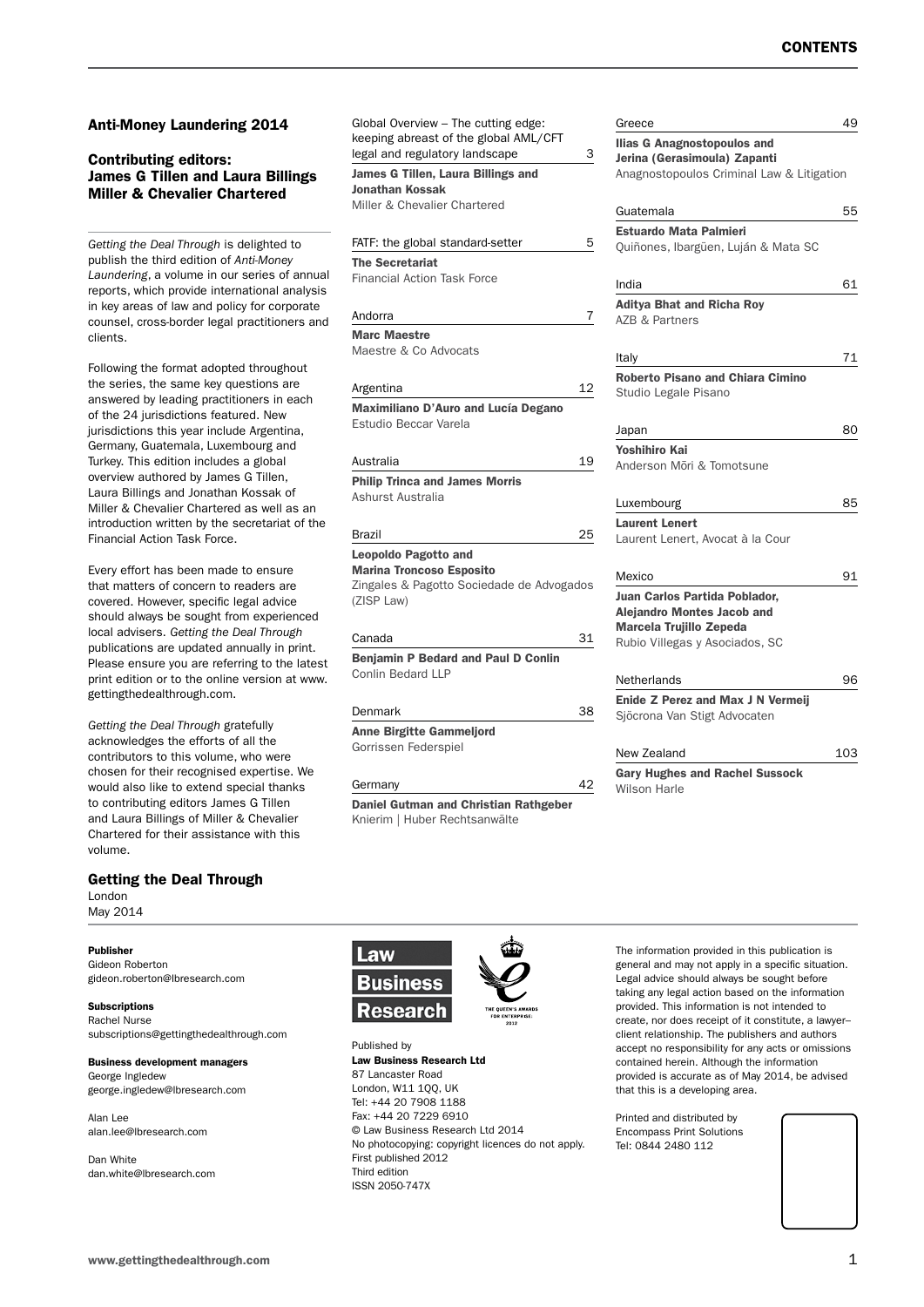#### **CONTENTS**

| Nigeria                                                              | 112 |
|----------------------------------------------------------------------|-----|
| <b>Babajide O Ogundipe and</b>                                       |     |
| <b>Chukwuma Ezediaro</b>                                             |     |
| Sofunde, Osakwe, Ogundipe & Belgore                                  |     |
|                                                                      |     |
| Philippines                                                          | 116 |
| Chrysilla Carissa P Bautista                                         |     |
| Angara Abello Concepcion Regala & Cruz                               |     |
| Law Offices (ACCRALAW)                                               |     |
|                                                                      |     |
| Russia                                                               | 124 |
| <b>Vasily Torkanovskiy</b>                                           |     |
| Ivanyan & Partners                                                   |     |
|                                                                      |     |
| Saudi Arabia                                                         | 131 |
| <b>Robert Thoms and Sultan Al-Hejailan</b>                           |     |
| The Law Firm of Salah Al-Hejailan                                    |     |
|                                                                      |     |
| Switzerland                                                          | 135 |
| <b>Adrian W Kammerer and Thomas A Frick</b>                          |     |
| Niederer Kraft & Frey Ltd                                            |     |
|                                                                      |     |
| Turkey                                                               | 141 |
| <b>Safak Herdem</b>                                                  |     |
| Herdem Attorneys at Law                                              |     |
|                                                                      |     |
| United Kingdom                                                       | 148 |
|                                                                      |     |
| <b>Nick Benwell, Cherie Spinks, Emily Agnoli</b><br>and David Bridge |     |
| Simmons & Simmons LLP                                                |     |
|                                                                      |     |
| <b>United States</b>                                                 | 156 |
| James G Tillen, Laura Billings and                                   |     |
| Jonathan Kossak                                                      |     |
|                                                                      |     |

Miller & Chevalier Chartered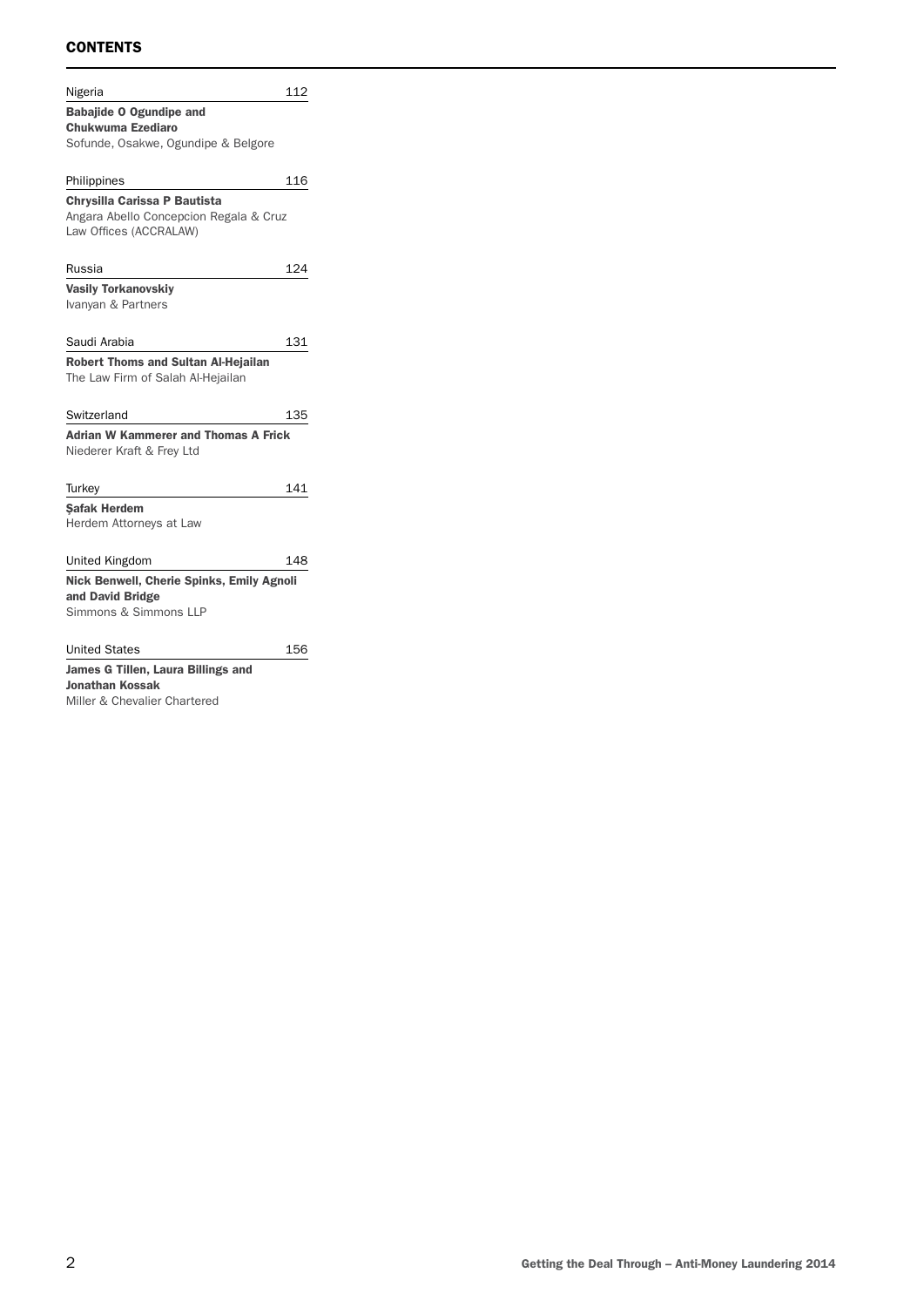# Japan

#### Yoshihiro Kai

Anderson Mōri & Tomotsune

#### Domestic legislation

#### 1 Domestic law

Identify your jurisdiction's money laundering and anti-money laundering (AML) laws and regulations. Describe the main elements of these laws.

Japanese AML laws consist of the following three Acts:

- the Act on Special Provisions for the Narcotics and Psychotropics Control Act, etc, and Other Matters for the Prevention of Activities Encouraging Illicit Conduct and Other Activities Involving Controlled Substances through International Cooperation (Act No. 94 of 1991) (the Anti-Drug Special Provisions Act);
- the Act on Punishment of Organised Crimes and Control of Crime Proceeds (Act No. 136 of 1999) (the Act on Punishment of Organised Crimes); and
- the Act on Prevention of Transfer of Criminal Proceeds (Act No. 22 of 2007).

In 1992, the Anti-Drug Special Provisions Act was established in order to implement the United Nations Convention against Illicit Traffic in Narcotic Drugs and Psychotropic Substances. The Act criminalised money laundering activities and provided for the confiscation of criminal proceeds related to drug crimes. In 2000, the Act on Punishment of Organised Crimes was enforced and the scope of predicated offences of money laundering was extended from drug-related crimes to other serious crimes.

The Act on Prevention of Transfer of Criminal Proceeds imposes an obligation on business operators to take preventive measures such as customer due diligence. This Act criminalises the provision of false information at the time of a transaction to covered institutions and persons listed in question 13 for the purpose of concealing customer identification data. The Act criminalises the reception, delivery and provision of deposit and savings passbooks, ATM cards and exchange transaction cards in order to prevent the misuse of these passbooks and cards in money laundering crimes.

#### Money laundering

2 Criminal enforcement

Which government entities enforce your jurisdiction's money laundering laws?

There is no special government entity that enforces the AML laws. Like criminal laws, the police departments of each prefecture and public prosecutors offices enforce the AML laws.

#### 3 Defendants

Can both natural and legal persons be prosecuted for money laundering?

Both natural and legal persons can be prosecuted for money laundering (article 15 of the Anti-Drug Special Provisions Act and article 17 of the Act on Punishment of Organised Crimes).

4 The offence of money laundering

What constitutes money laundering?

As noted in question 1, both the Anti-Drug Special Provisions Act and the Act on Punishment of Organised Crimes criminalise money laundering activities.

Money laundering under the Anti-Drug Special Provisions Act criminalises:

- concealment of drug crime proceeds (article 6), which includes:
	- disguising facts with respect to acquisition or disposition of drug crime proceeds;
	- concealing drug crime proceeds; and
	- disguising facts with respect to the source of drug crime proceeds. The predicate crimes that generate drug crime proceeds are listed in article 2, paragraph 2 of the Anti-Drug Special Provisions Act; and
- receipt of drug crime proceeds (article 7).

The Anti-Drug Special Provisions Act also criminalises the act of knowingly receiving drug crime proceeds.

Money laundering under the Act on Punishment of Organised Crimes criminalises:

- managing an enterprise by the using of criminal proceeds (article 9). The predicate crimes that generate crime proceeds are listed in the attachment to the Act on Punishment of Organised Crimes;
- concealment of crime proceeds (article 10); and
- receipt of crime proceeds (article 11).

Both acts require intention or knowledge as the substantive requirement of crimes. Neither a strict liability standard nor negligence standard applies to money laundering.

Financial institutions or other money-centred businesses can be prosecuted for their customers' money laundering crimes if they knowingly assist their customers in concealing or receiving crime proceeds.

#### 5 Qualifying assets and transactions

Is there any limitation on the types of assets or transactions that can form the basis of a money laundering offence?

There is no limitation on the types of assets or transactions that can form the basis of a money laundering offence. There is no monetary threshold to prosecution.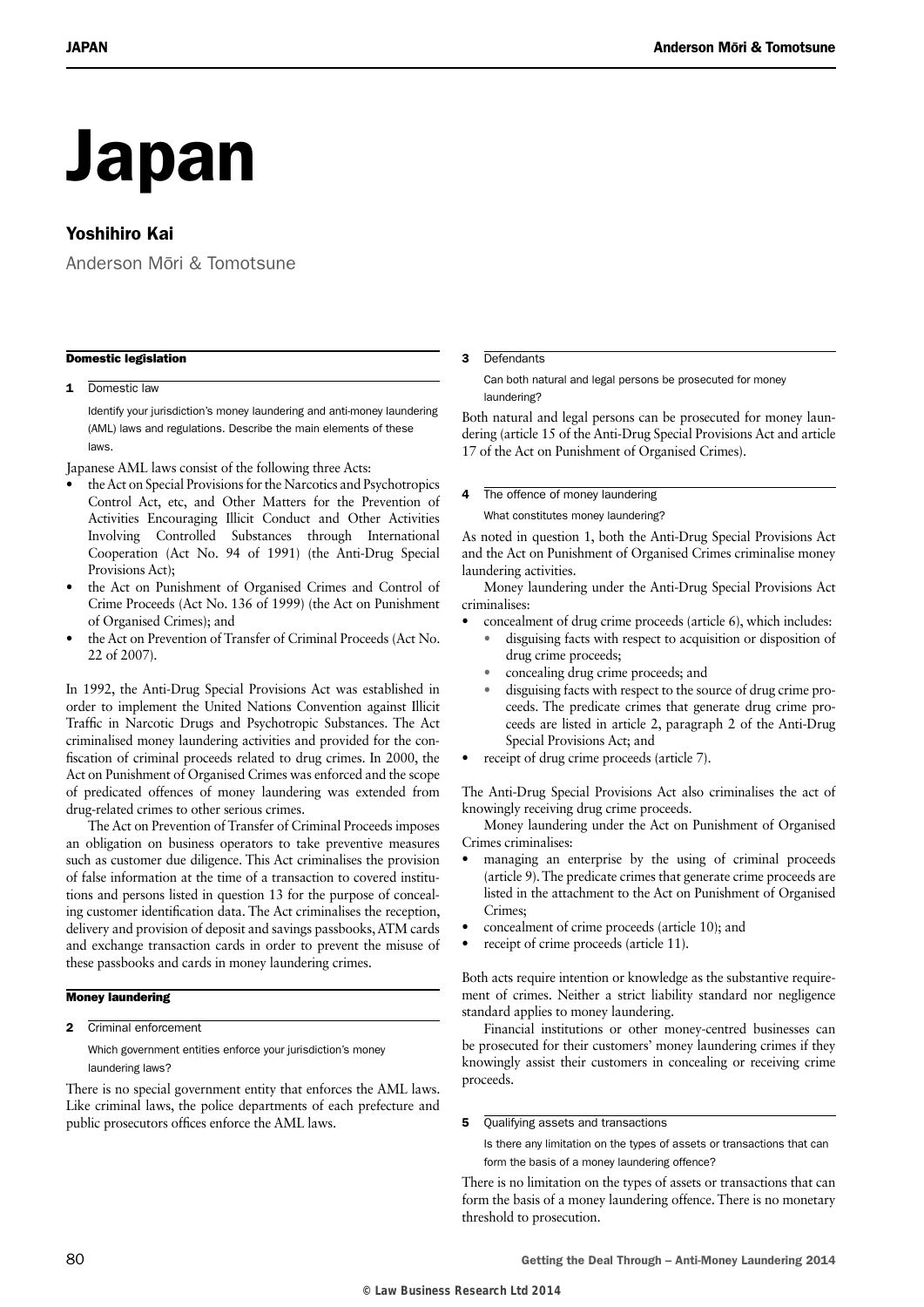#### 6 Predicate offences

#### Generally, what constitute predicate offences?

As noted in question 4, predicate offences are listed in the Anti-Drug Special Provisions Act and the Act on Punishment of Organised Crimes. The predicate offences include a wide range of serious crimes, but violations of tax or currency exchange laws do not serve as predicate offences.

#### 7 Defences

Are there any codified or common law defences to charges of money laundering?

There is no special codified or common law defence to charges of money laundering.

#### 8 Resolutions and sanctions

What is the range of outcomes in criminal money laundering cases?

Public prosecutors have discretion to decide whether or not they prosecute a suspect who committed a money laundering crime. After the public prosecutor prosecutes the defendant, the court will decide whether the defendant is guilty or not in the light of evidence and, if the court finds the defendant guilty, will pronounce a sentence on the defendant.

In Japanese criminal procedure, there are no resolutions through plea agreements, settlement agreements or other similar means as alternatives to trial.

The criminal sanction for money laundering is imprisonment for not more than five years or a fine of not more than ¥10 million, or both. The maximum sentence varies according to the types of money laundering activities.

#### 9 Forfeiture

Describe any related asset freezing, forfeiture, disgorgement and victim compensation laws.

#### Related asset freezing

In order to ensure the forfeiture of crime proceeds, the court may, upon the request of a public prosecutor or police officer, issue a protective order that prohibits the disposing crime proceeds before the prosecution. The court may also issue such a protective order after the prosecution.

#### Forfeiture

The court may order the forfeiture of crime proceeds and, if crime proceeds have already been consumed or transferred to a third party and cannot be forfeited, the court may order to collect an equivalent value of the crime proceeds. Drug crime proceeds are subject to mandatory forfeiture.

#### Victim compensation

The court may not order the forfeiture of a crime victim's property (crime proceeds obtained from victims through crimes relating to property) because it would cause an obstruction to damages claimed by victims. However, the court may forfeit a crime victim's property if it is difficult for the victim to recover damages by executing the right to seek damages or other rights. The government will convert the crime victim's property to money and distribute the money to the victims (see the Act on Recovery Payment to be Paid from Assets Generated from Crime (Act No. 87 of 2006) for the procedure of victim compensation).

#### 10 Limitation periods

What are the limitation periods governing money laundering prosecutions?

The limitation period governing money laundering prosecutions is three or five years. The limitation period varies according to the maximum sentence of money laundering activities.

#### 11 Extraterritorial reach

Do your jurisdiction's money laundering laws have extraterritorial reach?

Japanese AML laws can apply to non-citizens and non-residents who are involved in money laundering activities in our jurisdiction.

The AML laws also apply to money laundering activities committed by Japanese nationals outside our jurisdiction's borders.

#### AML requirements for covered institutions and individuals

#### 12 Enforcement and regulation

Which government entities enforce your jurisdiction's AML regime and regulate covered institutions and persons? Do the AML rules provide for ongoing and periodic assessments of covered institutions and persons?

As noted in question 2, the prefectural police and the public prosecutor's office have authority to enforce AML laws if covered institutions and persons are involved in criminal money laundering activities.

If there is any suspicion that covered institutions and persons violate the obligation prescribed in the Act on Prevention of Transfer of Criminal Proceeds, the National Public Safety Commission and the National Police Agency may make requests to the alleged covered institutions and persons for the submission of reports or orders to the relevant prefectural police to conduct necessary inquiries. The National Public Safety Commission and the National Police Agency may issue an opinion statement to competent administrative authorities in charge of supervising the alleged covered institutions and persons and encourage the administrative authorities to take necessary measures to correct the violation.

Competent administrative authorities may, to the extent necessary for the enforcement of AML laws, request covered institutions and persons to submit reports or materials concerning its business affairs, conduct on-site inspections, provide necessary guidance and issue a correction order to covered institutions and person.

#### 13 Covered institutions and persons

Which institutions and persons must carry out AML measures?

The following institutions and persons must carry out AML measures:

- financial institutions:
- financial leasing operators;
- credit card operators;
- real estate agents;
- dealers in precious metals and stones;
- postal receiving service providers or telephone call receiving service providers;
- lawyers (including a foreign lawyers registered in Japan) or legal profession corporations;
- judicial scriveners or judicial scrivener corporations;
- certified administrative scriveners or administrative scrivener corporations;
- certified public accountants or audit firms; and
- certified tax accountants or certified tax accountancy corporations.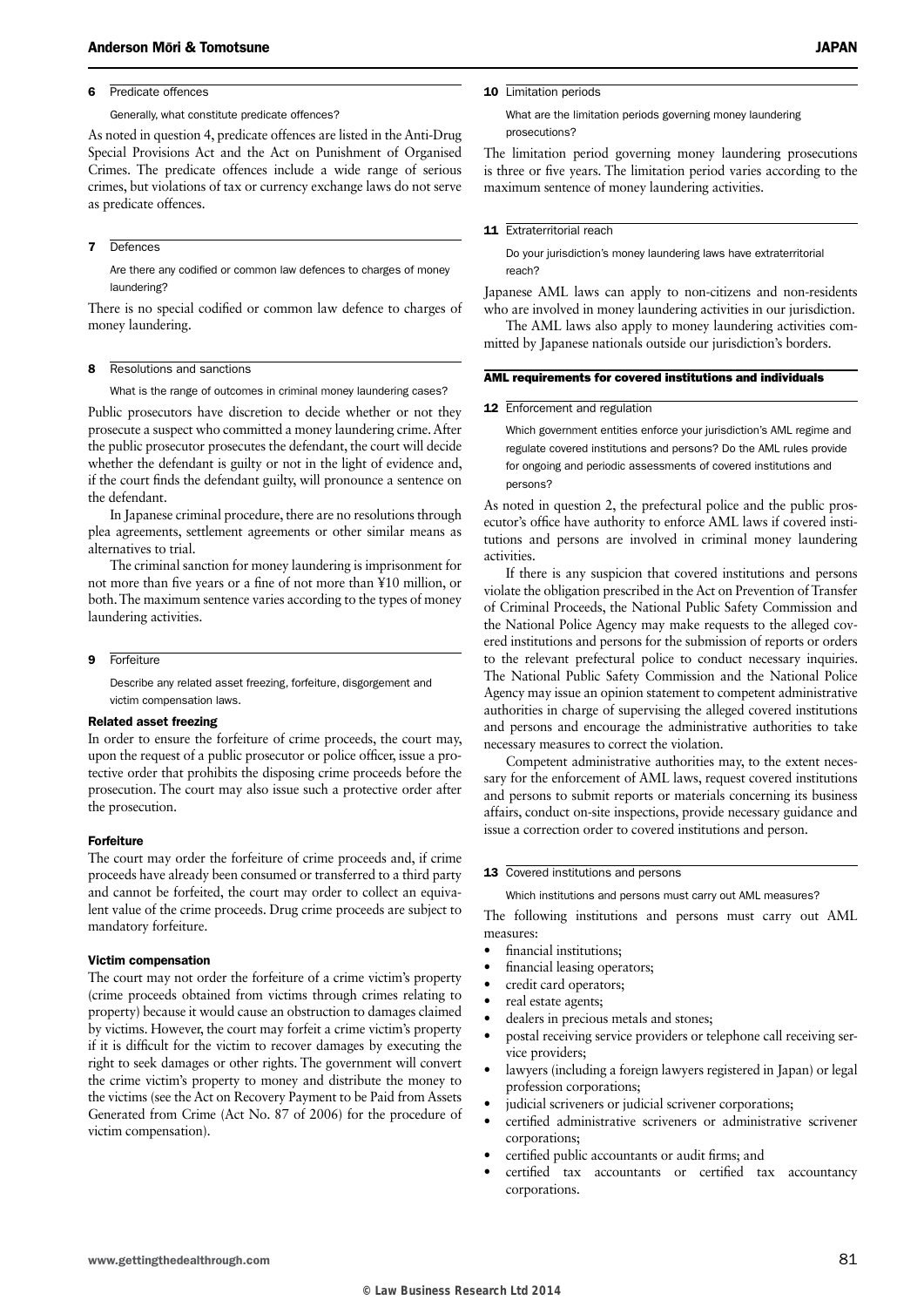#### 14 Compliance

Do the AML laws in your jurisdiction require covered institutions and persons to implement AML compliance programmes? What are the required elements of such programmes?

The AML laws have no provisions requiring covered institutions and persons to implement AML compliance programmes. Competent administrative authorities have authority to supervise covered institutions and persons and some administrative authorities such as the Financial Services Agency publish guidelines, which require covered institutions and persons to implement AML compliance programmes.

#### 15 Breach of AML requirements

What constitutes breach of AML duties imposed by the law?

As noted in question 16 in detail, AML laws impose several duties to covered institutions and persons. The most typical breach of AML duties is the failure to verify the identification data of customers at the time of transaction and report suspicious transactions.

#### 16 Customer and business partner due diligence

Describe due diligence requirements in your jurisdiction's AML regime.

The Act on Prevention of Transfer of Criminal Proceeds requires covered institutions and persons to conduct the following due diligences on customers and business partners.

#### Verification at the time of transaction

The Act requires covered institutions and persons to verify:

- identification data of customers such as their name, domicile and date of birth documents;
- the purpose of the transaction;
- the occupation (natural person) and content of business (juridical person); and
- information on the beneficial owner by such verification methods as asking customers to present identification documents. As for judicial scriveners, administrative scriveners, certified public accountants or tax accountants or tax accountancy corporations, the Act requires them to verify only the identification data of customers.

Covered institutions and persons shall verify the matters listed above by verification methods different from the methods listed above if:

- a party of transaction is suspected of pretending to be a customer; • a customer is suspected to have given false information when the
- verification at the time of transaction was conducted;
- a customer resides or is located in the state or area in which a system for the prevention of the transfer of criminal proceeds is deemed to be not sufficiently prepared (such as North Korea and Iran); or
- it is found that there is a substantial need to perform enhanced customer due diligence for the prevention of the transfer of criminal proceeds.

If the transaction involves a transfer of property of a value exceeding ¥2 million, covered institutions and persons shall also verify the status of the property and income.

#### Measures to appropriately conduct verification at the time of transaction

The Act requires covered institutions and persons to take measures to keep identification data up to date, implement education and training for employees and develop other necessary systems.

#### Notification pertaining to foreign exchange transactions

In conducting exchange transactions pertaining to payment from Japan to foreign countries, financial institutions shall notify the receiving institutions of certain identification data of customers.

17 High-risk categories of customers, business partners and transactions

Do your jurisdiction's AML rules require that covered institutions and persons conduct risk-based analyses? Which high-risk categories are specified?

See question 16.

#### 18 Record keeping and reporting requirements

Describe the record keeping and reporting requirements for covered institutions and persons.

#### Record keeping requirement

Covered institutions and persons have a duty to prepare and preserve records of the verified information collected at the stage of transaction and the measures taken verify the customer for seven years from the day when the transaction was terminated.

Covered institutions and persons also have a duty to prepare and preserve the records of transaction for seven years from the day of transaction.

#### Reporting requirement

If property accepted from a customer is suspected, in consideration of the results of verification at the time of transaction and other conditions, to have been criminal proceeds or the customer is suspected of committing a certain crime, covered institutions and persons shall promptly report the transaction to a competent administrative authority such as the Financial Services Agency and the Ministry of Economy, Trade and Industry. A competent administrative authority shall, when having received the report of suspicious transactions from covered institutions and persons, promptly notify the matters pertaining to the report of suspicious transactions to the National Safety Commission. When the National Safety Commission finds that matters pertaining to the report of suspicious transactions will contribute to the investigation of criminal cases conducted by public prosecutors, the police or other investigators, the National Safety Commission shall disseminate such information to the investigators.

#### 19 Privacy laws

Describe any privacy laws that affect record keeping requirements, due diligence efforts and information sharing.

The Act on the Protection of Personal Information (Act No. 57 of 30 May 2003) prescribes the duties to be observed by business entities regarding the proper handling of personal information, but this Act does not have the record keeping requirements, due diligence efforts and information sharing prescribed in the Act on Prevention of Transfer of Criminal Proceeds.

#### 20 Resolutions and sanctions

What is the range of outcomes in AML controversies? What are the possible sanctions for breach of AML laws?

There is no criminal sanction even if covered institutions and persons commit a breach of AML laws. As noted in question 12, the National Public Safety Commission, the National Police Agency and competitive administrative authorities can take administrative measures against covered institutions and persons who violate AML laws.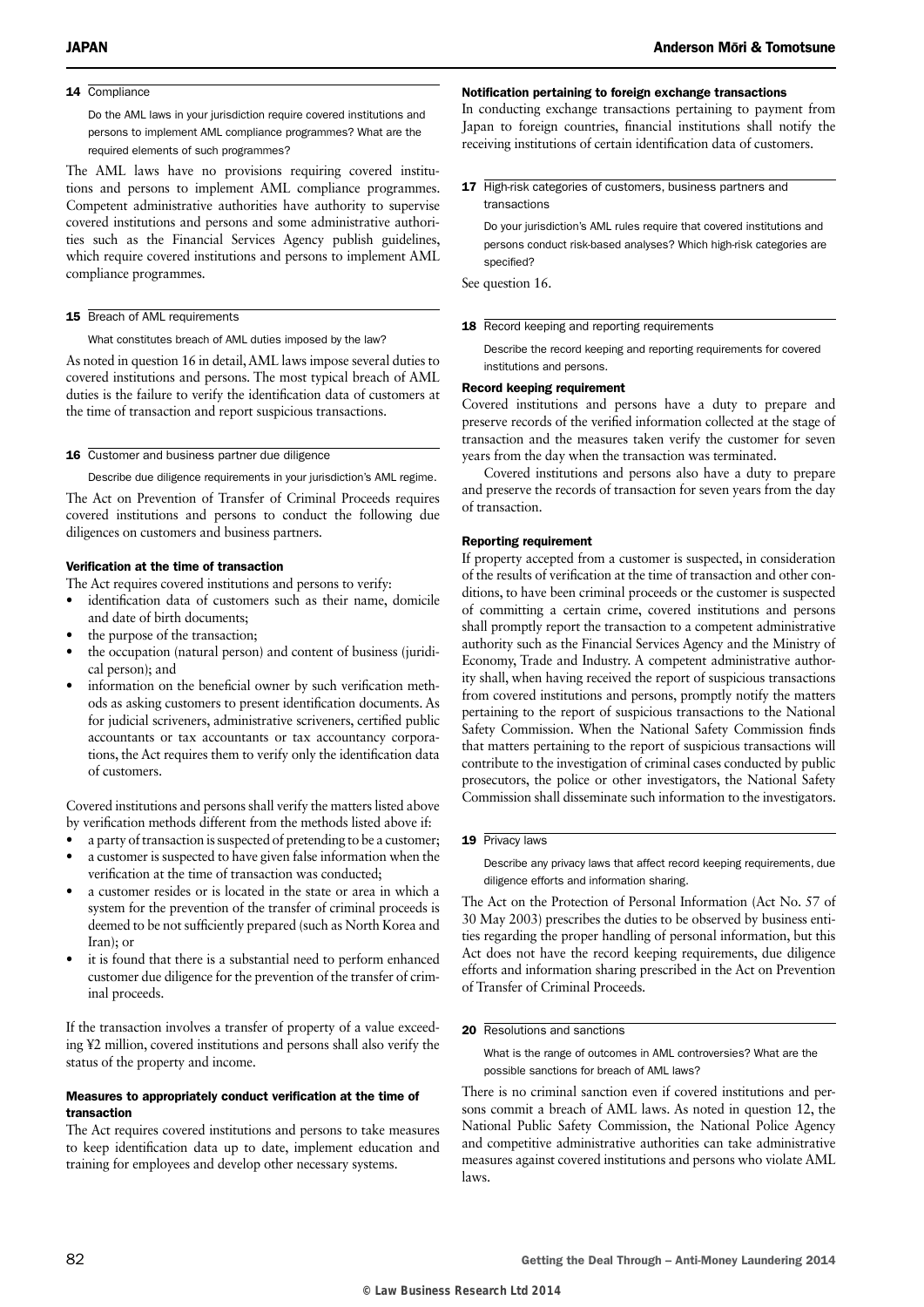#### Update and trends

#### Number of arrests made for money laundering activities

According to the statistics on the Japan Financial Intelligence Center's (JAFIC's) annual report (see the following table), the number of the arrests made for money laundering activities recently demonstrated an upward trend and many of such money laundering activities were committed by organised crime groups.

|                                         | <b>Act on Punishment of Organised Crimes</b> |      |      |      |      |      |      |      |      |  |
|-----------------------------------------|----------------------------------------------|------|------|------|------|------|------|------|------|--|
| 2004                                    | 2005                                         | 2006 | 2007 | 2008 | 2009 | 2010 | 2011 | 2012 | 2013 |  |
| 65                                      | 107                                          | 134  | 177  | 173  | 226  | 205  | 243  | 238  | 272  |  |
| (40)                                    | (48)                                         | (53) | (60) | (63) | (90) | (90) | (81) | (55) | (75) |  |
| <b>Anti-Drug Special Provisions Act</b> |                                              |      |      |      |      |      |      |      |      |  |
| 5                                       | 5                                            | 10   |      | 12   | 10   | 9    | 8    | 11   | 10   |  |
| (3)                                     | (4)                                          | (5)  | (5)  | (5)  | (4)  | (5)  | (3)  | (4)  | (10) |  |

Note: the number in brackets represents the number of cases conducted by organised crime groups (based on the statistics in the JAFIC's annual report).

#### 21 Limitation periods

What are the limitation periods governing AML matters?

There is no limitation period for administrative measures regarding AML violations.

#### 22 Extraterritoriality

Do your jurisdiction's AML laws have extraterritorial reach?

If foreign institutions and persons and their subsidiaries fall within the category of covered institutions and persons listed in question 13 under the relevant laws, AML laws apply to them. There is no specific provision that prescribes the applicability of AML laws to subsidiaries of domestic institutions in foreign jurisdictions and conduct outside the Japanese jurisdiction's borders.

#### Civil claims

23 Civil claims and private enforcement

Enumerate and describe the required elements of a civil claim or private right of action against money launderers and covered institutions and persons in breach of AML laws.

There is no specific provision regarding civil claims or a private right of action against money launderers and covered institutions and

#### Number of reports of suspicious transactions

The number of reports of suspicious transactions has increased rapidly (see the following table).

The JAFIC has analysed that the increase in reporting numbers can be attributed to the following factors:

- the monitoring system for anti-social forces and illegal funds transfer has been reinforced by financial institutions with the progress of compliance awareness in society; and
- education on cases of suspicious transactions through seminars for financial institutions in the past has had a positive effect.

| 2004                                                        | 2005    | 2006    |         | 2008    |  |  |  |
|-------------------------------------------------------------|---------|---------|---------|---------|--|--|--|
| 95.315                                                      | 98.935  | 113.860 | 158.041 | 235.260 |  |  |  |
| 2009                                                        | 2010    | 2011    | 2012    | 2013    |  |  |  |
| 272.325                                                     | 294.305 | 337,341 | 364.366 | 349.361 |  |  |  |
| (Raced on the etatietics in the $\Delta E$ ) annual report) |         |         |         |         |  |  |  |

(Based on the statistics in the JAFIC's annual report)

The JAFIC publishes an annual report on the trends in criminal money laundering schemes and enforcement efforts in Japan on its website (www.npa.go.jp/sosikihanzai/jafic/en/nenzihokoku\_e/nenzihokoku\_e. htm).

persons in breach of AML laws. Victims of crime can bring an action for damages against money launderers who have concealed crime proceeds and have caused damage to the victim.

#### International anti-money laundering efforts

#### 24 Supranational

List your jurisdiction's memberships of supranational organisations that address money laundering.

Japan is a member of:

- the Financial Action Task Force (FATF);
- the Asia/Pacific Group on Money Laundering (APG); and
- the Egmont Group.

#### 25 Anti-money laundering assessments

Give details of any assessments of your jurisdiction's money laundering regime conducted by virtue of your membership of supranational organisations.

The FATF conducted the third mutual evaluation of Japan regarding compliance with the FATF's 40 Recommendations and 9 Special Recommendations from 2007 to 2008.

As for the recommendation regarding customer due diligence by financial institutions, the FATF pointed out that Japan's AML

## **ANDERSON MORL & TOMOTSUNE**

#### Yoshihiro Kai yoshihiro.kai@amt-law.com

Minato-ku www.amt-law.com Tokyo 107-0051 Japan

Akasaka K-Tower, 2-7 Tel: +81 3 6888 5694 Motoakasaka 1-chome Fax: +81 3 6888 6694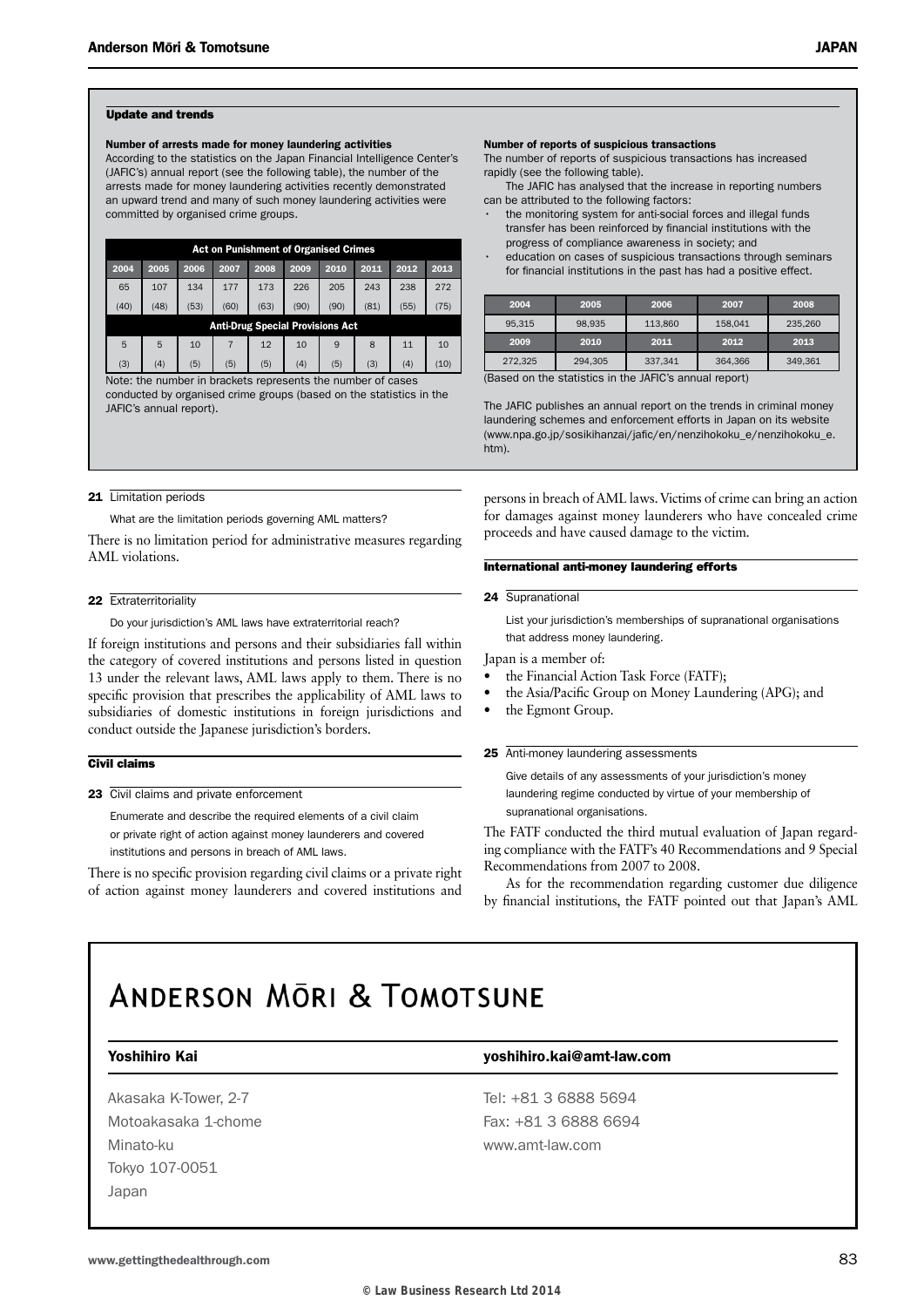laws should directly provide for the verification of the purpose of transaction and beneficial owner and introduce additional customer identification measures in the case of identifying a customer without photo ID.

In April 2011, in consideration of the recommendations made by the FATF, the following amendments were made to the Act on Prevention of Transfer of Criminal Proceeds:

- the verification of the purpose of transactions and beneficial owner at the time of transaction;
- the addition of call forwarding service providers to the list of covered institutions and persons;
- the addition of measures for the verification at the time of transactions; and
- strengthening the punishments on illicit transfers of passbooks.

The amended Act came into force on 1 April 2013.

 $26$  FIUs

Give details of your jurisdiction's Financial Intelligence Unit (FIU).

Japan's first FIU was established within the Financial Supervisory Agency (FSA) in 2000. As the Act on Prevention of Transfer of Criminal Proceeds was established in 2007, the FIU was transferred

from FSA to the National Police Agency. This new FIU is called the Japan Financial Intelligence Center (JAFIC) and is a member of the Egmont Group. The contact details are as follows:

#### Japan Financial Intelligence Center

2-1-2 Kasumigaseki Chiyoda-ku Tokyo 100-8974 Japan

Telephone: +81 3 3581 0141 www.npa.go.jp/sosikihanzai/jafic/index\_e.htm.

#### 27 Mutual legal assistance

In which circumstances will your jurisdiction provide mutual legal assistance with respect to money laundering investigations? What are your jurisdiction's policies and procedures with respect to requests from foreign countries for identifying, freezing and seizing assets?

Japan provides mutual legal assistance with respect to money laundering investigations under the same conditions as other crimes.

Japan also provides mutual legal assistance with respect to the forfeiture and asset freezing of crime proceeds under the Act on Punishment of Organised Crimes and the Anti-Drug Special Provisions Act.